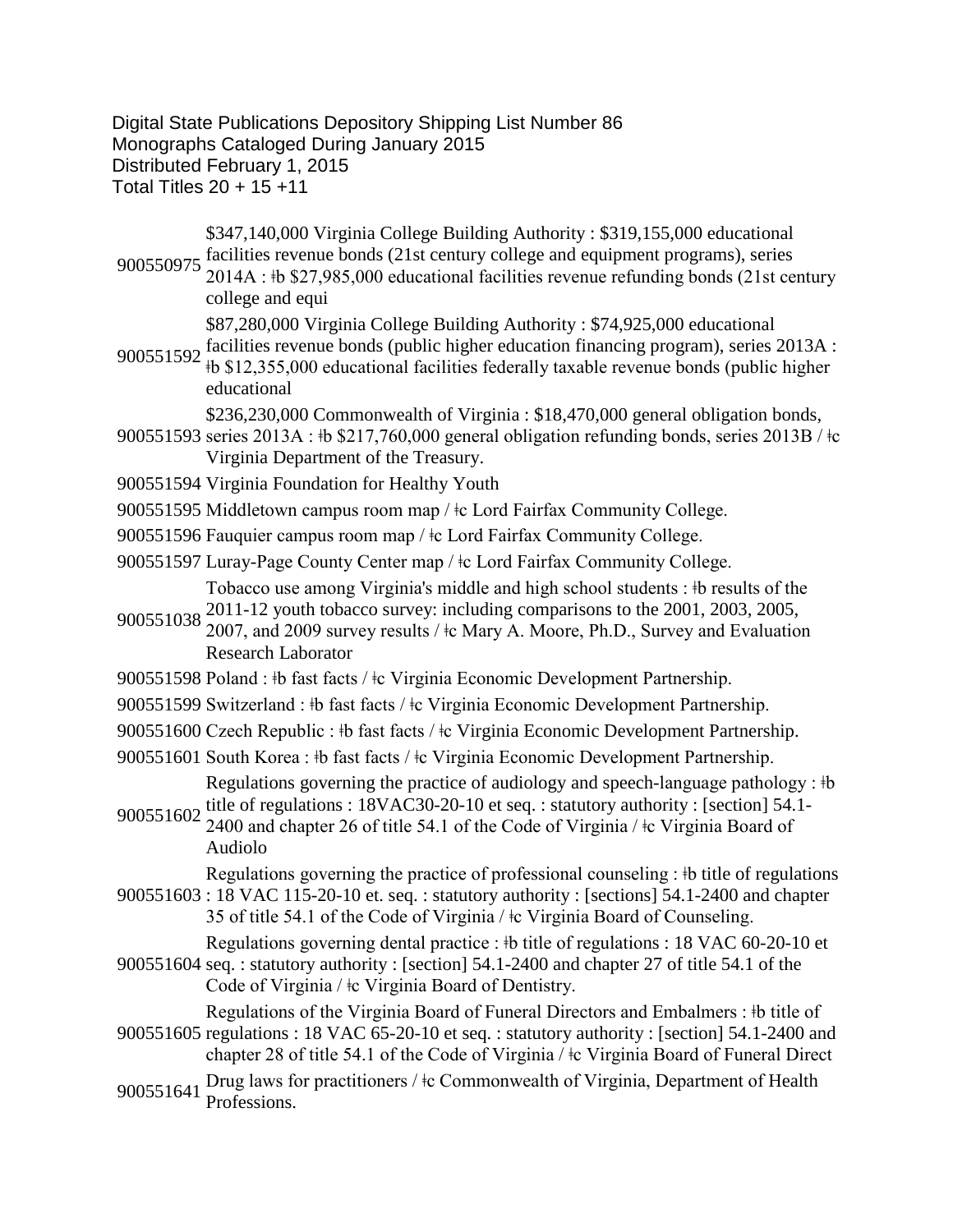Regulations governing the licensure of occupational therapists : ‡b title of

900551642 regulations : 18 VAC 85-80-10 et seq. : statutory authority : [section] 54.1-2400 and chapter 29 of title 54.1 of the Code of Virginia / ǂc Virginia Board of Medicine.

Regulations governing certified nurse aides : ǂb title of regulations : 18 VAC 90-25-

900551643 10 et seq. : statutory authority : [sections] 54.1-2400 and chapter 30 of title 54.1 of the Code of Virginia / ǂc Virginia Board of Nursing.

Regulations governing the practice of nursing : ‡b title of regulations : 18 VAC 90-

- 900551317 20-10 et seq. : statutory authority : 54.1-2400 and chapter 30 of title 54.1 of the Code of Virginia / ǂc Virginia Board of Nursing.
- 896367398 bridges / ǂc Stephen R. Sharp, Ph.D., P.E., Bridget M. Donaldson, Jeffrey L. Milton, Preliminary assessment of procedures for coating steel components on Virginia and Curtis W. Fleming

Investigation of the safety effects of edge and centerline markings on narrow, low-

- 889053847 volume roads / ǂc Lance E. Dougald, Benjamin H. Cottrell, Jr., P.E., Young-Jun Kweon, Ph.D., P.E., and In-Kyu Lim, Ph.D., P.E.
- <sup>889053469</sup> Real-time prediction of vehicle locations in a connected vehicle environment / ǂc Noah J. Goodall, Ph.D., P.E.
- 890700807 Integration of travel demand models with operational analysis tools /  $\pm c$  Jiaqi Ma and Michael J. Demetsky, Ph.D., P.E.

Considerations for the development of work zone mobility performance measures

883891446 and thresholds for Virginia freeways /  $\pm$ c Michael D. Fontaine, Ph.D., P.E., and Benjamin H. Cottrell Jr., P.E., and PilJin Chun

Performance evaluation of thin wearing courses through scaled accelerated

- 890700615 trafficking / ǂc Cristian Druta, Ph.D.,and Linbing Wang, Ph.D., P.E., and Kevin K. McGhee, P.E.
- 891088276 Nondestructive measurements using mechanical waves in reinforced concrete structures /  $\pm c$  Stephen R. Sharp, Ph.D., P.E., and Celik Ozyildirim, Ph.D., P.E.
- 884928917 A management plan for historic bridges in Virginia: update /scoping phase / ‡c Ann B. Miller and Samuel R. Wallingford.

891088120 type of reinforcing steel on the corrosion potential of steel in concrete /  $\pm c$  Stephen Influence of changes in water-to-cement ratio,alkalinity, concrete fluidity, voids, and

R. Sharp, Ph.D., P.E., and David W. Mokarem, Ph.D.

889587093 / ǂc Elias Rivera and Ebrahim K. Abbas, William J. Wright, Ph.D., P.E., Richard E. Fatigue assessment for the failed bridge deck closure pour at mile marker 43 on I-81

Weyers, Ph.D., P.E. and C. L. Roberts-Wollmann, Ph.D., P.E.

900165705 81/ ǂc Ebrahim K. Abbas, Richard E. Weyers, Ph.D., P.E., William J. Wright, Ph.D., Corrosion assessment for the failed bridge deck closure pour at mile marker 43 on I-

P.E., and C.L. Roberts-Wollmann, Ph.D., P.E.

889047008 segments maintained by the Virginia Department of Transportation / ǂc Young-Jun Development of safety performance functions for multilane highway and freeway Kweon, Ph.D., P.E., and In-Kyu Lim, Ph.D., P.E.

889050552 Lightweight high-performance concrete bulb-t beams with self-consolidating